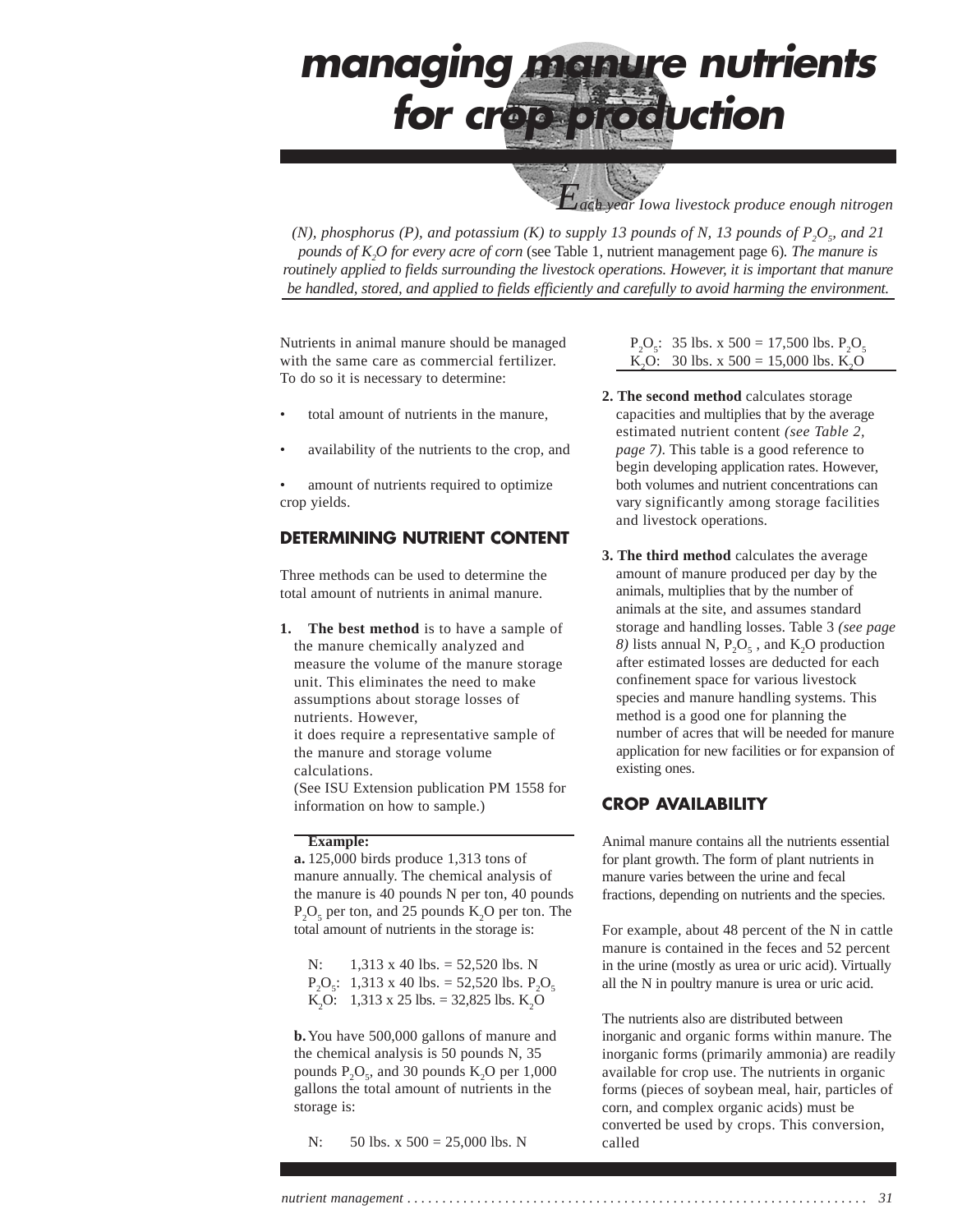mineralization, is accomplished by microorganisms that live in all soils. Mineralization rates depend on factors such as soil temperature and moisture, making it difficult to predict how fast this process will occur.

#### **Nitrogen availability**

The amount of the total nitrogen available depends on the species and whether the manure is liquid or solid. Recent research suggests that 30 to 40 percent of the total N in dry beef cattle and dairy manure is available for crops the year of application with 10 percent available the second year and 5 percent the third year. All of the N in swine manure from liquid handling systems is available the first year of application and 65 percent of the total N in poultry manure is available the first year of application. These estimates do not account for potential losses (ammonia volatilization) at the time of application.

Nitrogen in ammonium and urea can be lost into the atmosphere during and after land application (volatilization). If the manure is left on the soil's surface the ammonium and urea will form the gas ammonia. Ammonia moves freely into the atmosphere. You must therefore make adjustments for volatilization losses. The amount of N available after volatilization is the amount left for crops. Suggested adjustment factors from the Iowa Department of Natural Resources (IDNR) are listed in Table 4 *(see page 9)* .

#### **Examples:**

**c.** You have solid manure from a dairy operation that contains 12 pounds N, 6 pounds  $P_2O_5$ , and 12 pounds K<sub>2</sub>O per ton. The manure will be broadcast onto the land; it will not be incorporated.

*The volatilization correction =* 12 lbs. N x  $0.7 = 8.4$  lbs. N/ton

*The amount of N available the year of application =* 8.4 lbs. N x  $0.35 = 2.9$  lbs. N/ton

**d.** You have liquid swine manure from a farrowto-finish operation that contains 44 pounds N, 32 pounds  $P_2O_5$ , and 24 pounds K<sub>2</sub>O per 1,000 gallons. The manure will be broadcast and

incorporated within 24 hours.

*The volatilization correction =* 44 lbs. N x  $0.95 = 41.8$  lbs. N/1,000 gallons

*The amount of N available the year of application =* 41.8 lbs. N/1000 gallons

(Remember that all the N in liquid swine manure is available to plants the first year.)

**e.** You have poultry manure from a caged layer operation that contains 35 pounds N, 80 pounds  $P_2O_5$ , and 50 pounds  $K_2O$  per ton. The manure will be broadcast and incorporated within 24 hours.

*The volatilization correction =* 35 lbs. N x 0.95 = 33.3 lbs. N/ton

*The amount of N available the year of application =*

33.3 x  $0.65 = 21.6$  lbs. N/ton

#### **Phosphorus availability**

Phosphorus is present in both inorganic and organic forms. About 60 percent of the total P in manure will be available to crops the year of application but will have little effect on production if the manure is applied to soils that test "high" or "very high." See ISU Extension publication PM 1688, *General Guide for Crop Nutrient Recommendations in Iowa* (\$1 per copy), for a complete list of soil test interpretations. If manure is applied to soils to replace the amount removed in the harvested portion of the crop, assume that all of the P is available.

If your soils test "very low," "low," or "optimum," crop yields likely will be reduced by underapplication of P. If the manure is being applied to these soils, assume that 60 percent of the total P in the manure is available.

#### **Potassium availability**

Potassium is present in animal manure as the inorganic ion K+. This is the form of K used by plants, so assume that 100 percent of the total K in animal manure is available to plants the year of application.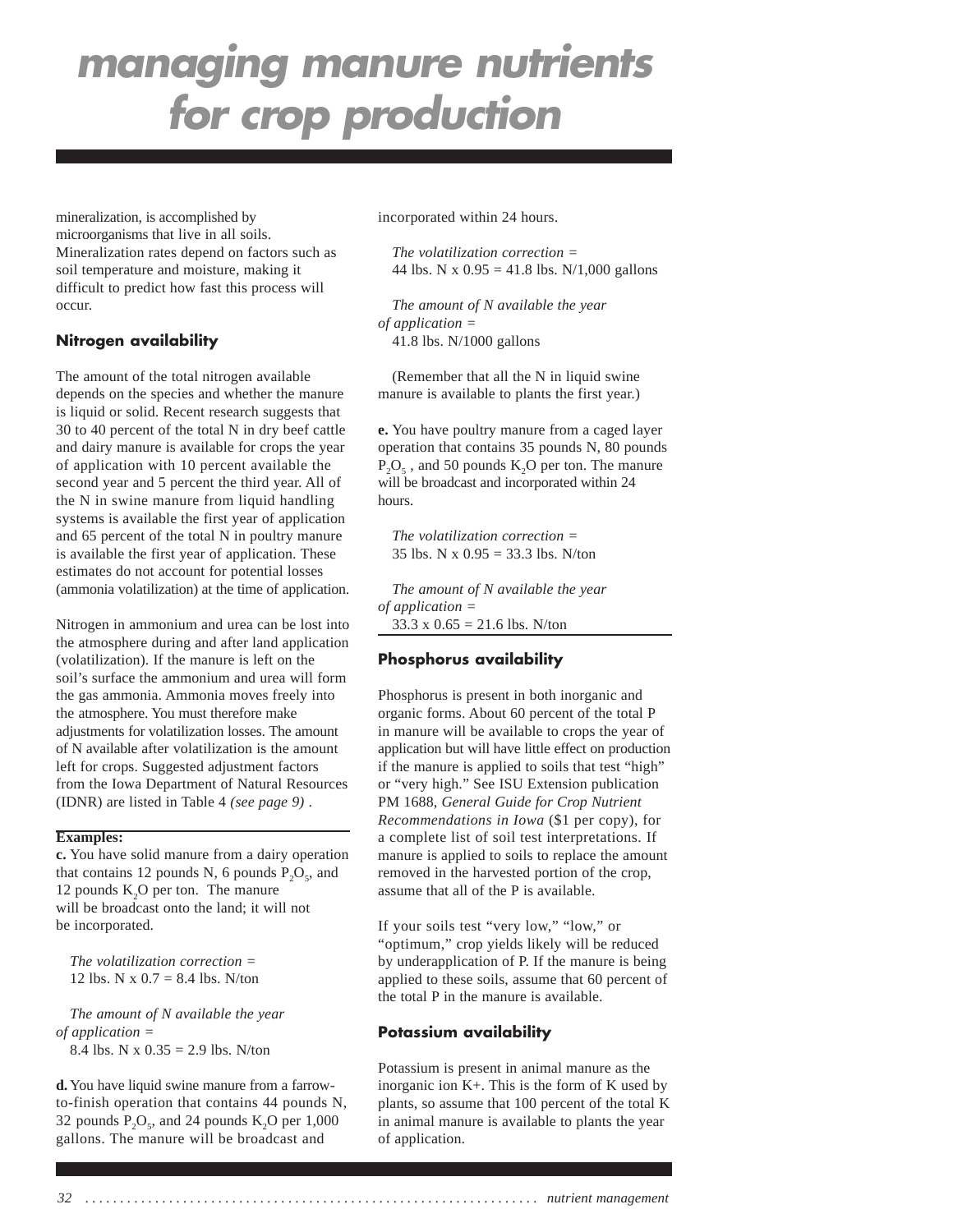### **NUTRIENT REQUIREMENTS FOR CROP PRODUCTION**

Manure application rates can be determined using N, P, or K. There are two methods for determining nitrogen needs.

#### **Method 1 for nitrogen**

You can estimate your nitrogen needs by multiplying the proven yield for a given field (or area of a field) by a factor that represents the crop's N requirement. Iowa has three factors for manure supplying nitrogen to corn *(see Figure 1, page 6)*. Table 5 *(see page 9)* shows nutrient removal for other crops. Calculate the requirement by taking the nitrogen requirement and reducing it by the amount of N contributed from other sources such as the previous crop, previous manure additions, or starter fertilizers.

#### *The equation is*

 $N$  fertilizer = (Proven yield x N factor) -N credits

N credits include:

1 pound N equivalent per bushel of soybean up to 50 pounds N per acre 10 percent of the N in bedded manure applied the previous year

- alfalfa

#### **Example:**

**f.** You have established that you can grow 150 bushels of corn per acre on a given field in north central Iowa. Last year's soybean crop yielded 60 bushels per acre.

*N fertilizer* = (150 x 1.2) - 50 lbs. N/acre  $= (180) - 50 = 130$  lbs. N/acre

The 1.2 is the N factor for most of Iowa. Even though last year's soybean crop yielded 60 bushels per acre, the maximum N credit for soybeans is 50 pounds per acre.

#### **Method 2 for nitrogen**

The other method is a Late Spring Soil Nitrate Test (see ISU Extension publication PM 1714, *Nitrogen Fertilizer Recommendations for Corn in* *Iowa*). A 0- to 12-inch soil sample is collected from a field or parts of a field while corn is 6 to 12 inches tall. The soil sample is analyzed for nitratenitrogen (NO<sub>3</sub> -N), and nitrogen then is applied according to Table 6 *(see page 10)*. If the test indicates less than 20 ppm  $NO<sub>3</sub>$  -N under conditions of normal rainfall and favorable corn prices, nitrogen or manure must be side-dressed to ensure optimum yields. This method cannot be used to determine how much manure to apply in the fall for next year's corn crop. The amount from Method 1, or slightly less, probably is a good estimate.

### **ALLOCATING MANURE TO FIELDS**

Manure can be allocated to supply the N, P, or K requirements of the crop that will be grown. Annual applications may result in a rapid increase in soil test P and K. For instance, in Example a, if the poultry manure is applied to supply 150 pounds of N per acre and incorporated immediately, this also will apply approximately 150 pounds of  $P_2O_5$  per acre and 95 pounds  $K_2O$ per acre.A more conservative approach is to apply the manure to supply the P or K needs of the crop either through lower annual rates or less frequent applications. This will not result in increases in soil test P or K; however, it will increase the acreage needed for manure application. Soil testing is the best way to determine the amount of P and K for optimum crop production. Applying manure to supply P or K, then using Method 2 for N (above) usually optimizes both the environmental and economic benefits of manure use.

Manure should be allocated as follows:

Fields that test very low in P and K and are going to be planted to corn;

• Fields that test low in P and K and will be planted to corn;

• Fields that test very low in P and K and will be planted to soybeans; and

• Fields that test low in P and K and will be planted to soybeans.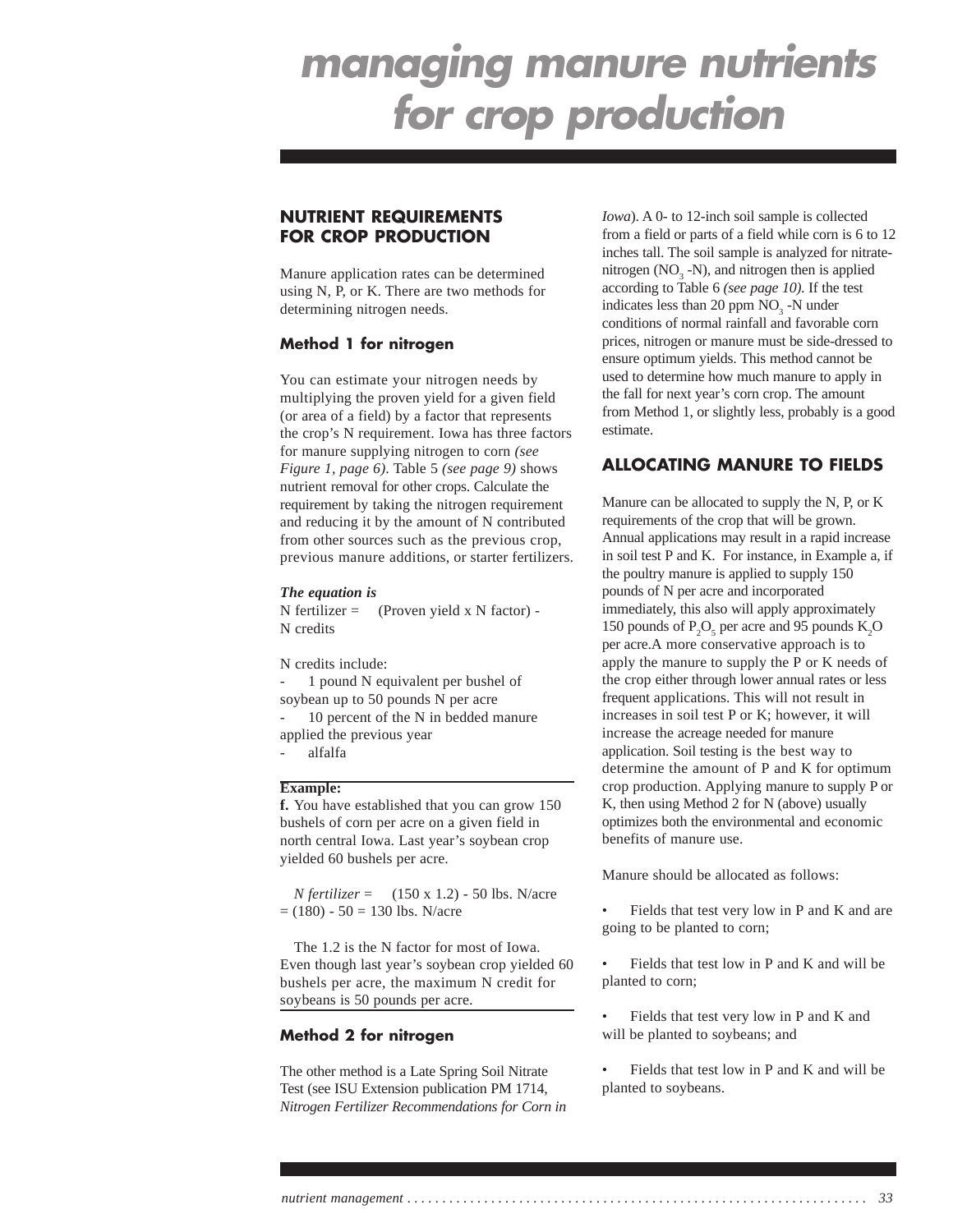*(See Table 7, page 10, for a more complete list of suggested field priorities.)*

When selecting fields for manure application consider the nutrient requirements of your crop rotation. For example, in a corn-soybean rotation apply the manure every other year to supply the N requirements of the corn, and the P may meet the requirements for both the corn and the soybeans. This usually is very effective in Iowa and is popular among producers. Also consider the proximity of fields to the manure storage facility and the time required to transport the manure.

## **SCHEDULING APPLICATION**

The time of application influences nutrient availability and potential movement. Fall applications allow more time for organic portions of the manure to mineralize so they are available for plant uptake. However, the increased time for mineralization also allows for more potential nitrogen loss to the environment. Coarse-textured soils are the most likely to leach with fall-applied manure and nitrogen. Manure applied in the spring has the least amount of time for nitrogen loss to occur, but spring application is the most likely to cause soil compaction.

As a general rule, do not apply manure in the fall unless the soil temperature is 50°F to a depth of four inches and cooling. This will slow the mineralization process.

Applying manure to frozen soils increases the potential for environmental contamination. Nitrogen and phosphorus movement into surface water can be significant and nitrogen losses can be high. If manure must be applied to frozen ground, it should be applied on relatively flat land (slopes less than 4 percent and well away from streams and waterways, see IDNR rules on setback distances).

### **SUMMARY OF KEY POINTS**

• Manage the nutrients in animal manure as you would commercial fertilizer.

• Have a representative sample chemically analyzed to determine nutrient content of your manure.

• Adjust the rate of manure application to account for the plant availability of nitrogen and phosphorus.

• Adjust manure rates to account for nitrogen volatilization.

Base the manure application rate on either nitrogen or phosphorus needs, but do not exceed the N requirement.

• Apply manure to meet the nutrient needs of crop rotations rather than individual crops.

• Allocate manure to fields based on soil tests and the crop to be grown.

• Fall applications of manure should not be made until the soil temperature is 50° F and cooling.

#### *References*

*Blackmer, A.M., R.D. Voss, and A.P. Mallarino. 1997.* Nitrogen fertilizer recommendations for corn in Iowa*. PM 1714. Iowa State University Extension. Ames, Iowa*

*Prepared by Randy Killorn, professor of soil fertility and Jeff Lorimor, assistant professor of agricultural and biosystems engineering.*

This publication replaces ISU Extension publications PM 1596a and PM 1599.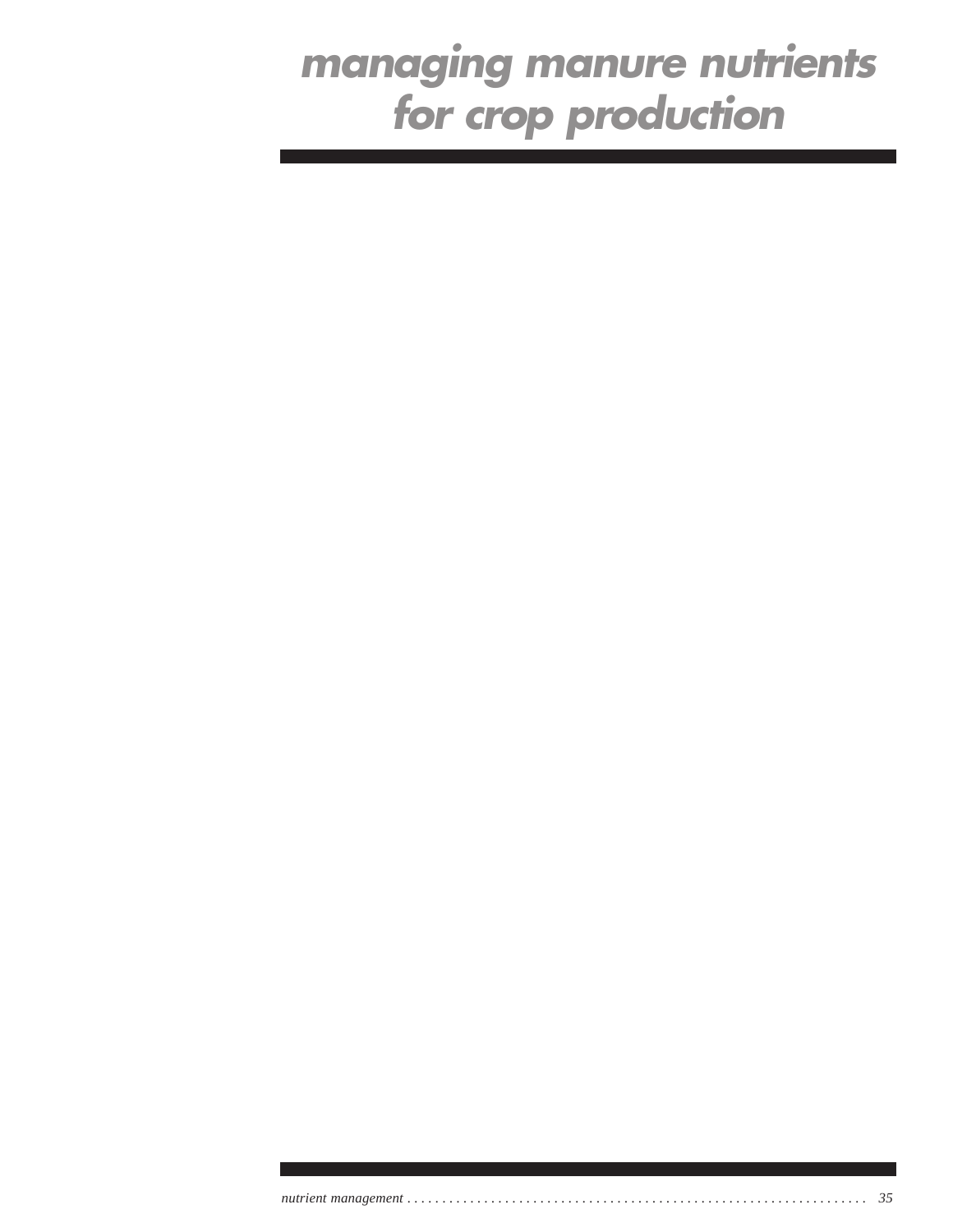

| TA 3 L |  |
|--------|--|
|--------|--|

|                      | <b>PLANT AVAILABLE NUTRIENTS EXCRETED BY LIVESTOCK IN IOWA IN 1990</b> |                                           |                  |                     |        |                                            |         |
|----------------------|------------------------------------------------------------------------|-------------------------------------------|------------------|---------------------|--------|--------------------------------------------|---------|
| <b>ANIMAL</b>        | <b>NUMBER OF</b><br><b>ANIMALS<sup>ª</sup></b>                         | -----NUTRIENTS EXCRETED <sup>b</sup><br>N | $P_2O_5$         | $- - - - -$<br>K, 0 | N      | ----- AVAILABLE NUTRIENTS' ----<br>$P_{0}$ | K,O     |
|                      | x 1,000                                                                |                                           | lbs./animal year |                     |        | $\mathsf{lbs.}$ $(x\bar{1},000)$           |         |
| Beef (500 lbs.)      | 1.347                                                                  | 124                                       | 91               | 106                 | 41.757 | 42.902                                     | 71.391  |
|                      |                                                                        |                                           |                  |                     |        |                                            |         |
| Dairy $(>500$ lbs.)  | 443                                                                    | 180                                       | 89               | 143                 | 19.935 | 13.799                                     | 31,675  |
|                      |                                                                        |                                           |                  |                     |        |                                            |         |
| <b>Breeding Hogs</b> | 1.680                                                                  | 30                                        | 23               | 24                  | 12.600 | 13.524                                     | 20,160  |
| <b>Market Hogs</b>   | 11,820                                                                 | 30                                        | 23               | 24                  | 88,650 | 95.151                                     | 141,840 |
| <b>Chickens</b>      | 11.900                                                                 | 0.95                                      | 0.68             | 0.43                | 2,826  | 2,832                                      | 2,559   |

<sup>a</sup> From 1990 Crop and Livestock Reporting Service.

b Midwest Planning Service. 1985, Livestock Waste Facilities Handbook (2nd ed.) MWPS-18.

 $^{\rm c}$ Assuming that 50 percent of the nutrients are recoverable and that 50 percent of the N and P $_2$ O<sub>s</sub> and 100 percent of the K $_2$ O is available to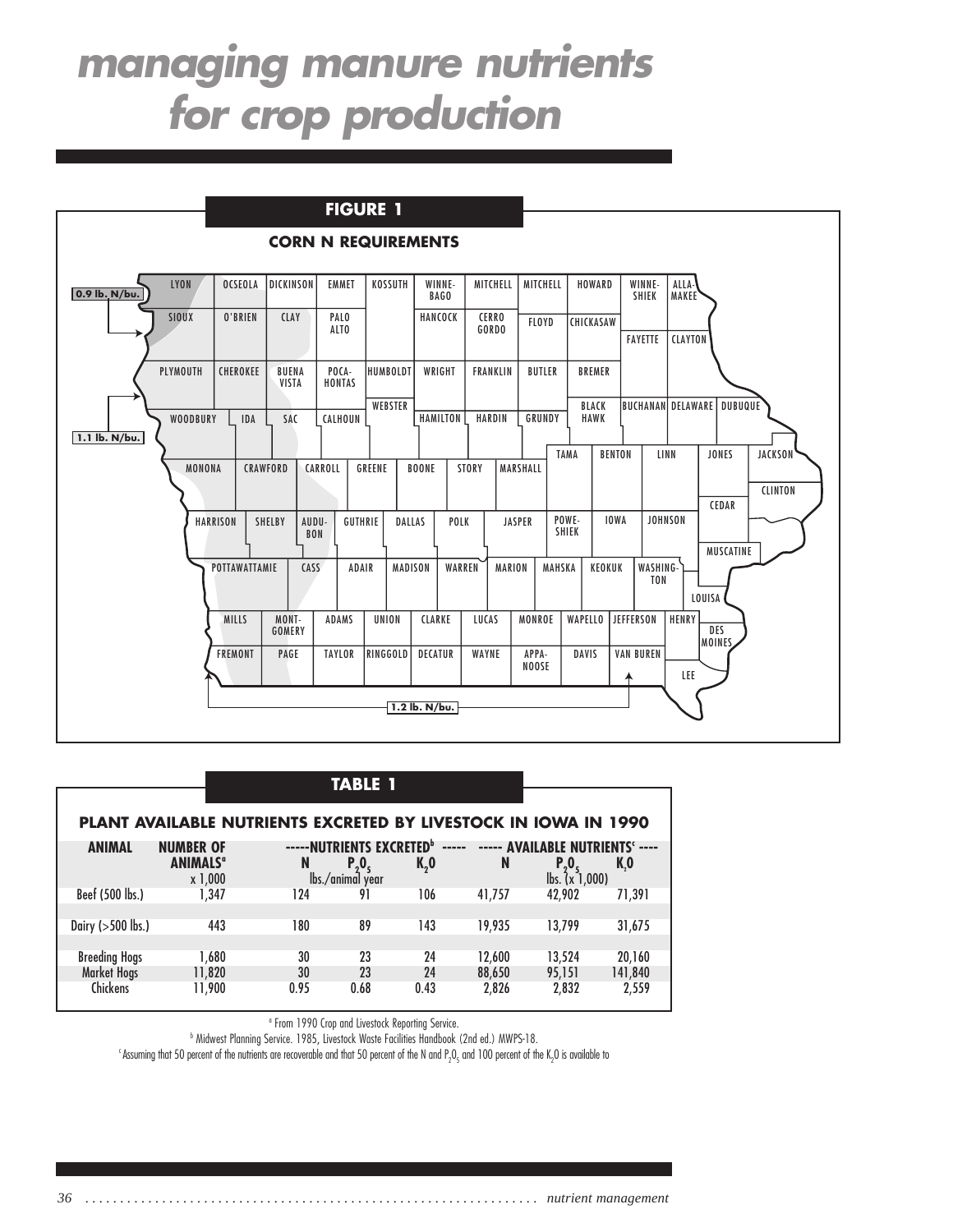### **TABLE 2**

|                                     |    |                          |                |                                  | <b>NUTRIENTS IN ANIMAL MANURE</b>            |
|-------------------------------------|----|--------------------------|----------------|----------------------------------|----------------------------------------------|
| <b>MANAGEMENT SYSTEM</b>            | N  | $P_2O_5$                 |                | K, 0                             | <b>MANAGEMENT SY</b>                         |
| LIQUID, PIT                         |    | $-$ lbs./1,000 gals. $-$ |                | gals./day                        |                                              |
|                                     |    |                          |                |                                  | <b>SOLID MANURE (B</b>                       |
| <b>Swine</b><br>Nursery, 25 lbs.    | 35 | 20                       | 20             | 0.2                              | Swine-confined                               |
| Grow-finish, 150 lbs. (wet/dry) 75  |    | 54                       | 40             | 0.84                             | Nursery, 25 lbs.                             |
| Grow-finish, 150 lbs. (dry feed) 50 |    | 42                       | 30             | 1.2                              | Grow-finish, 150 lbs.                        |
| Grow-finish, 150 lbs. (earthen) 32  |    | 22                       | 20             | 1.2                              | Gestation, 400 lbs.                          |
|                                     |    |                          |                |                                  | Sow and litter, 450 lb                       |
| Gestation, 400 lbs.                 | 25 | 25                       | 25             | 1.6                              | Farrow-nursery                               |
| Sow and littera, 450 lbs.           | 25 | 20                       | 15             | 3.5                              | Farrow-finish                                |
| Farrow-nursery <sup>b</sup>         | 27 | 23                       | 22             | 2.2                              |                                              |
| Farrow-finish <sup>c</sup>          | 44 | 32                       | 24             | 9.4                              | Dairy-confined                               |
| Dairy-confined                      |    |                          |                |                                  | Cows, 1,200 lbs. or n<br>Heifers, 900 lbs.   |
| Cows, 1,200 lbs. or more            | 30 | 15                       | 25             | 11.8                             | Calves, 500 lbs.                             |
| Heifers, 900 lbs.                   | 30 | 15                       | 25             | 8.8                              | Veal calves, 250 lbs.                        |
| Calves, 500 lbs.                    | 30 | 15                       | 25             | 4.9                              | Dairy herd                                   |
| Veal calves, 250 lbs.               | 30 | 15                       | 25             | 2.5                              |                                              |
| Dairy herd <sup>d</sup>             | 30 | 15                       | 25             | 18.5                             | <b>Beef-confined</b><br>Mature cows, 1,000 l |
| <b>Beef-confined</b>                |    |                          |                |                                  | Finishing, 900 lbs.                          |
| Mature cows, 1,000 lbs.             | 40 | 25                       | 35             | 7.2                              | Feeder calves, 500 lb                        |
| Finishing, 900 lbs.                 | 40 | 25                       | 35             | 6.5                              |                                              |
| Feeder calves, 500 lbs.             | 40 | 25                       | 35             | 3.6                              | Open lot (solids -<br>Beef, 400 sq. ft./hd.  |
| Lagoon <sup>e</sup>                 |    |                          |                |                                  | Dairy, 1,000 sq. ft./h                       |
| (all animals)                       | 4  | 3                        |                | 4 See Table 3                    | Swine, 50 sq. ft./hd.                        |
| <b>OPEN LOT RUNOFF</b>              |    |                          |                | -- lbs./1,000 gals. -- gals./day |                                              |
|                                     |    |                          |                |                                  | <b>Poultry</b>                               |
| <b>Earthen lots (liquids)</b>       |    |                          |                |                                  |                                              |
| Beef, 400 sq. ft./hd.               | 3  | 1                        | 6              | 4.9                              | Layer, caged, 4 lbs. <sup>†</sup>            |
| Dairy, 1,000 sq. ft./hd.            | 3  | 1                        | 6              | 13.5                             |                                              |
| Swine, 50 sq. ft./hd.               | 3  | 1                        | 6              | 0.7                              |                                              |
| <b>Concrete lots (liquids)</b>      |    |                          |                |                                  |                                              |
| Beef, 400 sq. ft./hd.               | 6  | $\overline{2}$           | 7              | 1.6                              |                                              |
| Dairy, 1,000 sq. ft./hd.            | 6  | $\overline{2}$           | $\overline{I}$ | 3.2                              |                                              |
| Swine, 50 sq. ft./hd.               | 15 | 5                        | 10             | 0.5                              |                                              |

| <b>MANAGEMENT SYSTEM</b>                   | N  | P, O, |                 | K,0               |
|--------------------------------------------|----|-------|-----------------|-------------------|
| SOLID MANURE (BEDDED) ----- lbs./T. -----  |    |       |                 | T./hd./yr.        |
|                                            |    |       |                 |                   |
| Swine-confined                             |    |       |                 |                   |
| Nursery, 25 lbs.                           | 14 | 9     | $\overline{11}$ | 0.34              |
| Grow-finish, 150 lbs.                      | 14 | 9     | 11              | 2.05              |
| Gestation, 400 lbs.                        | 14 | 9     | 11              | 2.77              |
| Sow and litter, 450 lbs.                   | 14 | 9     | 11              | 6.16              |
| Farrow-nursery                             | 14 | 9     | 11              | 6.09              |
| <b>Farrow-finish</b>                       | 14 | 9     | 11              | 12.25             |
|                                            |    |       |                 |                   |
| Dairy—confined<br>Cows, 1,200 lbs. or more |    |       |                 |                   |
|                                            | 12 | 6     | 12              | 19.93             |
| Heifers, 900 lbs.                          | 12 | 6     | 12              | 14.95             |
| Calves, 500 lbs.                           | 12 | 6     | 12              | 8.3               |
| Veal calves, 250 lbs.                      | 12 | 6     | 12              | 4.15              |
| Dairy herd                                 | 12 | h     | 12              | 32.77             |
|                                            |    |       |                 |                   |
| <b>Beef-confined</b>                       |    |       |                 |                   |
| Mature cows, 1,000 lbs.                    | 12 | 6     | 12              | 12.23             |
| Finishing, 900 lbs.                        | 12 | 6     | 12              | 11                |
| Feeder calves, 500 lbs.                    | 12 | 6     | 12              | 6.11              |
|                                            |    |       |                 |                   |
| Open lot (solids - scraped)                |    |       |                 |                   |
| Beef, 400 sq. ft./hd.                      | 22 | 16    | 14              | 3                 |
| Dairy, 1,000 sq. ft./hd.                   | 11 | 6     | 11              | 11.5              |
| Swine, 50 sq. ft./hd.                      | 15 | 14    | 9               | 1.2               |
|                                            |    |       |                 | birds             |
|                                            |    |       |                 |                   |
| <b>Poultry</b>                             |    | ----- | Ibs./T.         | $\mathsf{L}$      |
| Layer, caged, 4 lbs. <sup>f</sup>          | 35 | 80    | 50              | 1,000/yr.<br>10.5 |
|                                            |    |       |                 |                   |
|                                            |    |       |                 |                   |
|                                            |    |       |                 |                   |
|                                            |    |       |                 |                   |
|                                            |    |       |                 |                   |
|                                            |    |       |                 |                   |

<sup>a</sup> Sow and litter figures are per farrowing crate.

b Farrow-nursery figures are per sow in the breeding herd and include one farrowing sow, five gestation sows, and nine nursery pig spaces.

c Farrow-finish figures are per sow in the breeding herd and include one farrowing sow, five gestation sows, nine nursery pigs, and 36 finishing pig spaces.

<sup>d</sup> Per productive cow in the herd; includes lactating cow, 330 days; dry cow, 35 days; heifer, 222 days; and calf, 165 days.

e Weights assumed: beef, 1,000 pounds.; dairy, 1,200 pounds.; swine, 150 pounds. f Wet basis at 41 percent moisture.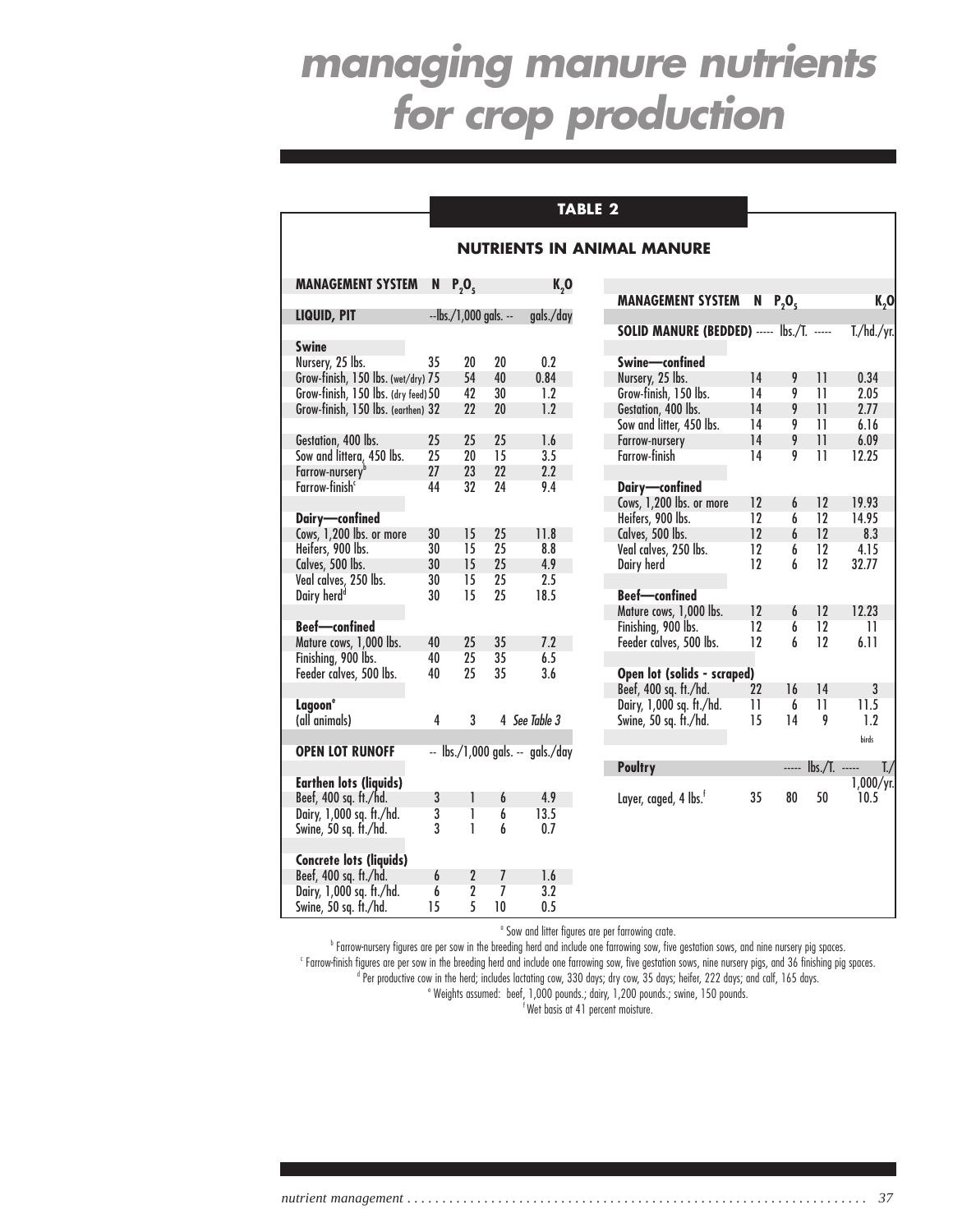## **TABLE 3**

### **NUTRIENTS EXCRETED BY ANIMALS**

| <b>MANAGEMENT SYSTEM</b>               | N,                      | $P_2O_5$                |                         | K, O      | <b>MANAGEMENT SYSTEM</b>                     | N,  | $P_2O_5$                |                                           | <b>K,0</b>      |
|----------------------------------------|-------------------------|-------------------------|-------------------------|-----------|----------------------------------------------|-----|-------------------------|-------------------------------------------|-----------------|
| LIQUID, PIT                            |                         | ---- lbs./space/yr. --- |                         | gals./day | <b>OPEN LOT RUNOFF</b>                       |     | ---- lbs./space/yr. --- |                                           | gals./day       |
| <b>Swine</b>                           |                         |                         |                         |           | <b>Earthen lots (liquids)</b>                |     |                         |                                           |                 |
| Nursery, 25 lbs.                       | $\overline{2}$          | 1                       | 1                       | 0.2       | Beef, 400 sq. ft./hd.                        | 5   | $\boldsymbol{2}$        | 11                                        | 4.9             |
| Grow-finish, 150 lbs. (wet/dry) 23     |                         | 17                      | 12                      | 0.84      | Dairy, 1,000 sq. ft./hd.                     | 15  | 5                       | 29                                        | 13.5            |
| Grow-Finish, 150 lbs. (dry feeds)21    |                         | 15                      | $\overline{11}$         | 1.2       | Swine, 50 sq. ft./hd.                        | 1   | 0.3                     | $\boldsymbol{\eta}$                       | 0.7             |
| Grow-Finish, 150 lbs. (earthen) 14     |                         | 10                      | 9                       | 1.2       |                                              |     |                         |                                           |                 |
| Gestation, 400 lbs.                    | 14                      | 14                      | 14                      | 1.6       | <b>Concrete lots (liquids)</b>               |     |                         |                                           |                 |
| Sow and littera, 450 lbs.              | 32                      | 26                      | 19                      | 3.5       | Beef, 400 sq. ft./hd.                        | 3   | 1                       | 4                                         | 1.6             |
| Farrow-nursery <sup>b</sup>            | 22                      | 18                      | 18                      | 2.2       | Dairy, 1,000 sq. ft./hd.                     | 7   | $\boldsymbol{2}$        | 8                                         | 3.2             |
| Farrow-finish <sup>c</sup>             | 150                     | 109                     | 82                      | 9.4       | Swine, 50 sq. ft./hd.                        | 3   | $\mathbf{I}$            | $\overline{2}$                            | 0.5             |
| Dairy-confined                         |                         |                         |                         |           | SOLID MANURE (BEDDED) --- lbs./space/yr. --- |     |                         |                                           | T./hd./         |
| Cows, 1,200 lbs. or more               | 129                     | 65                      | 108                     | 11.8      | yr.                                          |     |                         |                                           |                 |
| Heifers, 900 lbs.                      | 97                      | 48                      | 81                      | 8.8       | Swine-confined                               |     |                         |                                           |                 |
| Calves, 500 lbs.                       | 54                      | 27                      | 45                      | 4.9       | Nursery, 25 lbs.                             | 5   | $\mathbf 3$             | $\overline{4}$                            | 0.34            |
| Veal calves, 250 lbs.                  | 27                      | 13                      | 22                      | 2.5       | Grow-finish, 150 lbs.                        | 29  | 18                      | 23                                        | 2.05            |
| Dairy herd <sup>d</sup>                | 203                     | 101                     | 169                     | 18.5      | Gestation, 400 lbs.                          | 39  | 25                      | 30                                        | 2.77            |
|                                        |                         |                         |                         |           | Sow and litter, 450 lbs.                     | 86  | 55                      | 68                                        | 6.16            |
| <b>Beef-confined</b>                   |                         |                         |                         |           | Farrow-nursery                               | 85  | 55                      | 67                                        | 6.09            |
| Mature cows, 1,000 lbs.                | 105                     | 66                      | 92                      | 7.2       | Farrow-finish                                | 172 | 110                     | 135                                       | 12.25           |
| Finishing, 900 lbs.                    | 95                      | 59                      | 83                      | 6.5       |                                              |     |                         |                                           |                 |
| Feeder calves, 500 lbs.                | 53                      | 33                      | 46                      | 3.6       | Dairy-confined                               |     |                         |                                           |                 |
|                                        |                         |                         |                         |           | Cows, 1,200 lbs. or more                     | 239 | 120                     | 239                                       | 19.93           |
| <b>LAGOON®</b>                         |                         |                         | $-$ lbs./space/yr. $-$  | gals./day | Heifers, 900 lbs.                            | 179 | 90                      | 179                                       | 14.95           |
|                                        |                         |                         |                         |           | Calves, 500 lbs.                             | 100 | 50                      | 100                                       | 8.3             |
| <b>Swine</b>                           |                         |                         |                         |           | Veal calves, 250 lbs.                        | 50  | 25                      | 50                                        | 4.15            |
| Nursery, 25 lbs.                       | 1                       | 0.7                     | 1                       | 0.7       | Dairy herd                                   | 393 | 197                     | 393                                       | 32.77           |
| Grow-finish, 150 lbs.                  | 6                       | 5                       | 6                       | 4.1       |                                              |     |                         |                                           |                 |
| Gestation, 400 lbs.                    | 5                       | 4                       | 5                       | 3.7       | <b>Beef-confined</b>                         |     |                         |                                           |                 |
| Sow and litter <sup>a</sup> , 450 lbs. | $\overline{\mathbf{1}}$ | 8                       | $\overline{\mathbf{1}}$ | 7.5       | Mature cows, 1,000 lbs.                      | 147 | 73                      | 147                                       | 12.23           |
| Farrow-nursery <sup>b</sup>            | 8                       | $\overline{6}$          | 8                       | 5.4       | Finishing, 900 lbs.                          | 132 | 66                      | 132                                       | $\overline{11}$ |
| Farrow-finish <sup>c</sup>             | 44                      | 33                      | 44                      | 30        | Feeder calves, 500 lbs.                      | 73  | 37                      | 73                                        | 6.11            |
| Dairy-confined                         |                         |                         |                         |           | Open lot (solids - scraped)                  |     |                         |                                           |                 |
| Cows, 1,200 lbs. or more               | 59                      | 44                      | 59                      | 40.1      | Beef, 400 sq. ft./hd.                        | 66  | 48                      | 42                                        | 3               |
| Heifers, 900 lbs.                      | 44                      | 33                      | 44                      | 29.9      | Dairy, 1,000 sq. ft./hd.                     | 127 | 69                      | 127                                       | 11.5            |
| Calves, 500 lbs.                       | 24                      | 18                      | 24                      | 16.5      | Swine, 50 sq. ft./hd.                        | 18  | 17                      | $\overline{11}$                           | 1.2             |
| Veal calves, 250 lbs.                  | 12                      | 9                       | 12                      | 8.2       |                                              |     |                         |                                           |                 |
| Dairy herd <sup>d</sup>                | 87                      | 66                      | 87                      | 59.8      | <b>POULTRY</b>                               |     |                         | $---$ lbs./ $_{\text{b}rel}$ 000/yr. ---- | birds $T$ .     |
|                                        |                         |                         |                         |           |                                              |     |                         |                                           | 1,000/yr.       |
| <b>Beef-confined</b>                   |                         |                         |                         |           |                                              |     |                         |                                           |                 |
| Mature cows, 1,000 lbs.                | 23<br>19                | 17                      | 23                      | 15.7      | Layer, caged, 4 lbs.                         | 367 | 840                     | 525                                       | 10.5            |
| Finishing, 900 lbs.                    |                         | 14                      | 19                      | 13.1      | Broiler, litter, 2 lbs.                      | 585 | 585                     | 405                                       | 9.0             |
| Feeder calves, 500 lbs.                | $\overline{11}$         | 8                       | $\overline{11}$         | 7.3       |                                              |     |                         |                                           |                 |

| <b>OPEN LOT RUNOFF</b>                          |          |                | ---- lbs./space/yr. ---                | gals./day                           |
|-------------------------------------------------|----------|----------------|----------------------------------------|-------------------------------------|
| Earthen lots (liquids)                          |          |                |                                        |                                     |
| Beef, 400 sq. ft./hd.                           | 5        | 2              | 11                                     | 4.9                                 |
| Dairy, 1,000 sq. ft./hd.                        | 15       | 5              | 29                                     | 13.5                                |
| Swine, 50 sq. ft./hd.                           | 1        | 0.3            | 2                                      | 0.7                                 |
| <b>Concrete lots (liquids)</b>                  |          |                |                                        |                                     |
| Beef, 400 sq. ft./hd.                           | 3        | 1              | 4                                      | 1.6                                 |
| Dairy, 1,000 sq. ft./hd.                        | 7        | $\overline{2}$ | 8                                      | 3.2                                 |
| Swine, 50 sq. ft./hd.                           | 3        | 1              | 2                                      | 0.5                                 |
| SOLID MANURE (BEDDED) --- lbs./space/yr. ---    |          |                |                                        | T./hd./                             |
| yr.                                             |          |                |                                        |                                     |
| <b>Swine-confined</b><br>Nursery, 25 lbs.       | 5        |                | 4                                      |                                     |
|                                                 |          | 3              |                                        | 0.34                                |
| Grow-finish, 150 lbs.                           | 29<br>39 | 18<br>25       | 23<br>30                               | 2.05<br>2.77                        |
| Gestation, 400 lbs.<br>Sow and litter, 450 lbs. | 86       | 55             | 68                                     | 6.16                                |
|                                                 |          |                |                                        |                                     |
| Farrow-nursery                                  | 85       | 55             | 67                                     | 6.09                                |
| Farrow-finish                                   | 172      | 110            | 135                                    | 12.25                               |
| Dairy—confined<br>Cows, 1,200 lbs. or more      |          |                |                                        |                                     |
|                                                 | 239      | 120            | 239                                    | 19.93                               |
| Heifers, 900 lbs.                               | 179      | 90             | 179                                    | 14.95                               |
| Calves, 500 lbs.                                | 100      | 50             | 100                                    | 8.3                                 |
| Veal calves, 250 lbs.                           | 50       | 25             | 50                                     | 4.15                                |
| Dairy herd                                      | 393      | 197            | 393                                    | 32.77                               |
| <b>Beef-confined</b>                            |          |                |                                        |                                     |
| Mature cows, 1,000 lbs.                         | 147      | 73             | 147                                    | 12.23                               |
| Finishing, 900 lbs.                             | 132      | 66             | 132                                    | $\overline{11}$                     |
| Feeder calves, 500 lbs.                         | 73       | 37             | 73                                     | 6.11                                |
| Open lot (solids - scraped)                     |          |                |                                        |                                     |
| Beef, 400 sq. ft./hd.                           | 66       | 48             | 42                                     | 3                                   |
| Dairy, 1,000 sq. ft./hd.                        | 127      | 69             | 127                                    | 11.5                                |
| Swine, 50 sq. ft./hd.                           | 18       | 17             | 11                                     | 1.2                                 |
| <b>POULTRY</b>                                  |          |                | ----lbs./ <sub>blrd</sub> 000/yr. ---- | $_{\text{birds}}$ $\overline{I}$ ./ |
|                                                 |          |                |                                        | 1,000/yr.                           |
| Layer, caged, 4 lbs.                            | 367      | 840            | 525                                    | 10.5                                |
| Broiler, litter, 2 lbs.                         | 585      | 585            | 405                                    | 9.0                                 |
|                                                 |          |                |                                        |                                     |

<sup>a</sup> Sow and litter figures are per farrowing crate.

b Farrow-nursery figures are per sow in the breeding herd and include one farrowing sow, five gestation sows, and nine nursery pig spaces. c Farrow-finish figures are per sow in the breeding herd and include one farrowing sow, five gestation sows, nine nursery pigs, and 36 finishing pig spaces. <sup>d</sup> Per productive cow in the herd; includes lactating cow, 330 days; dry cow, 35 days; heifer, 222 days; and calf, 165 days.

e Weights assumed: beef, 1,000 pounds.; dairy, 1,200 pounds; swine, 150 pounds.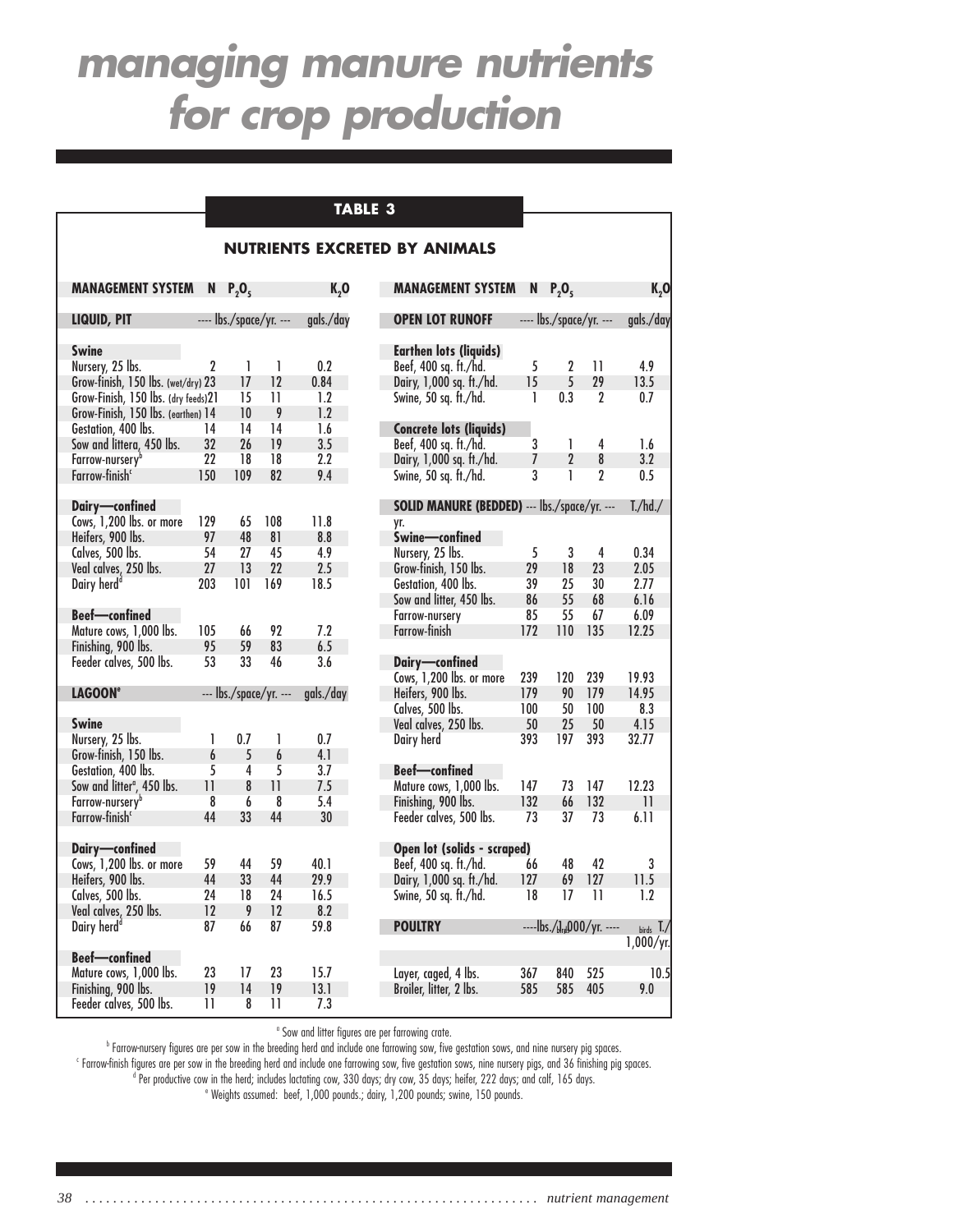## **TABLE 4**

#### **CORRECTION FACTORS TO ACCOUNT FOR NITROGEN VOLATILIZATION LOSSES DURING LAND APPLICATION OF ANIMAL MANURE**

| <b>APPLICATION METHOD</b>                 | <b>CORRECTION FACTOR</b> |
|-------------------------------------------|--------------------------|
| Direct injection                          | 0.98                     |
| Broadcast and incorporate within 24 hours | 0.95                     |
| Broadcast and incorporate after 24 hours  | 0.80                     |
| Broadcast liquid, no incorporation        | 0.75                     |
| Broadcast dry, no incorporation           | 0.70                     |
| Irrigation, no incorporation              | 0.60                     |

Source: Iowa Department of Natural Resources

## **TABLE 5**

| <b>NUTRIENT REMOVAL FOR IOWA CROPS</b><br>-- Pounds/Unit ---------------------- |                          |      |          |      |  |  |  |  |  |
|---------------------------------------------------------------------------------|--------------------------|------|----------|------|--|--|--|--|--|
| <b>CROP</b>                                                                     | <b>UNITS</b>             | N    |          |      |  |  |  |  |  |
|                                                                                 |                          |      | $P_2O_5$ | K, 0 |  |  |  |  |  |
| Corn                                                                            | bu.                      |      | 0.375    | 0.3  |  |  |  |  |  |
| <b>Corn Silage</b>                                                              | ton $(65\% \text{ H}_2)$ |      | 3.5      | 6.5  |  |  |  |  |  |
| Soybeans                                                                        | bu.                      | 3.8  | 0.8      | 1.5  |  |  |  |  |  |
| Alfalfa                                                                         | ton                      | 50   | 12.5     | 40   |  |  |  |  |  |
| Oat and Straw                                                                   | bu.                      | 0.75 | 0.4      | 1.0  |  |  |  |  |  |
| Wheat                                                                           | bu.                      | 1.3  | 0.6      | 0.3  |  |  |  |  |  |
| Smooth brome grass                                                              | ton                      | 40   | 9        | 47   |  |  |  |  |  |
| <b>Orchardgrass</b>                                                             | ton                      | 38   | 14       | 68   |  |  |  |  |  |
| Tall fescue                                                                     | ton                      | 38   | 12       | 66   |  |  |  |  |  |
| Switch grass                                                                    | ton                      | 21   | 12       | 66   |  |  |  |  |  |
| Sorghum-sudan                                                                   | ton                      | 40   | 12       | 38   |  |  |  |  |  |
| Vetch                                                                           | ton                      | 56   | 12       | 47   |  |  |  |  |  |
| <b>Red clover</b>                                                               | ton                      | 43   | 10       | 33   |  |  |  |  |  |
| Perennial ryegrass                                                              | ton                      | 24   | 12       | 34   |  |  |  |  |  |
| Timothy                                                                         | ton                      | 25   | 9        | 32   |  |  |  |  |  |
| Wheat straw                                                                     | ton                      | 13   | 4        | 25   |  |  |  |  |  |
| <b>Vat straw</b>                                                                | ton                      | TZ   |          | 33   |  |  |  |  |  |